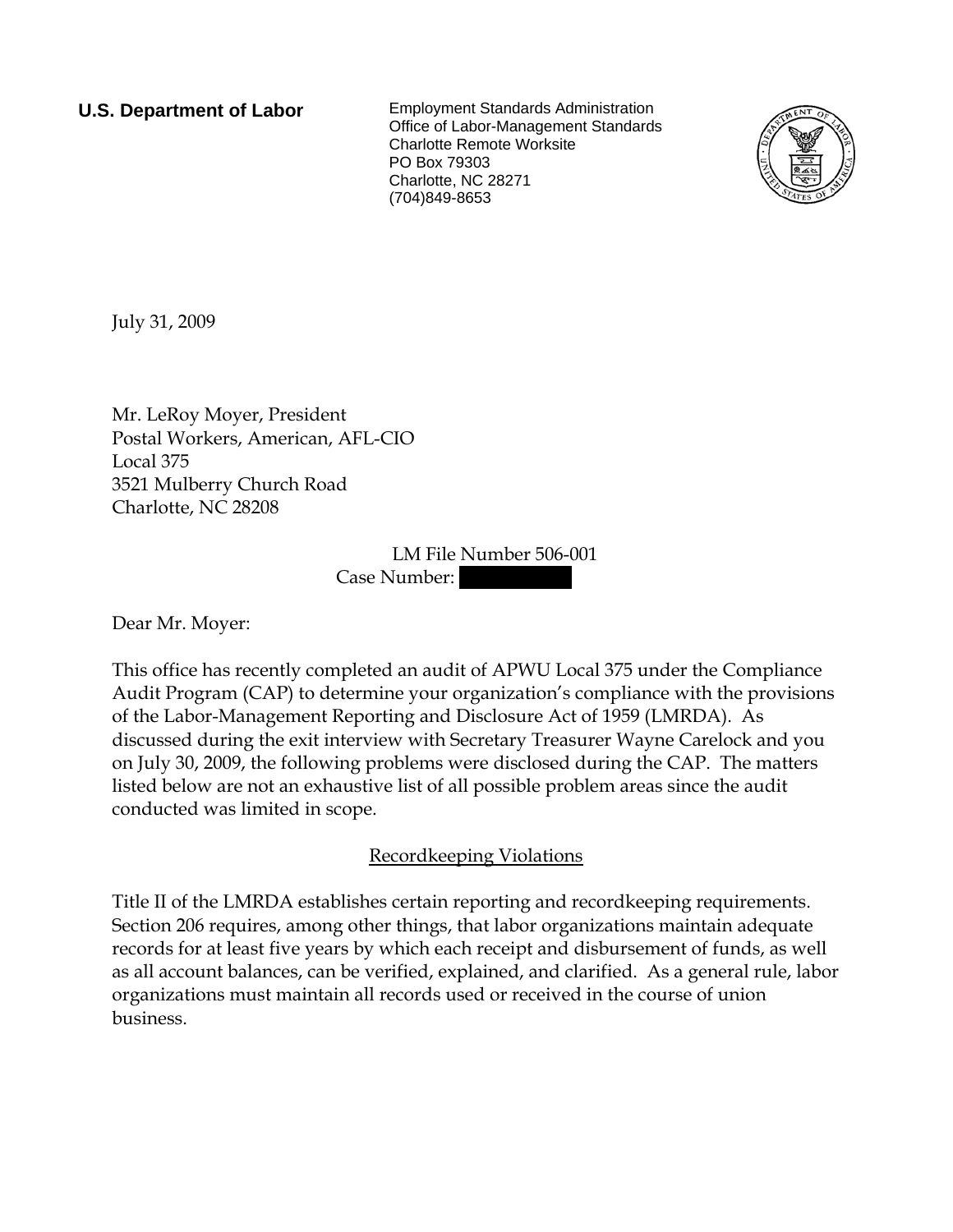Mr. LeRoy Moyer July 31, 2009 Page 2 of 6

For disbursements, this includes not only original bills, invoices, receipts, vouchers, and applicable resolutions, but also documentation showing the nature of the union business requiring the disbursement, the goods or services received, and the identity of the recipient(s) of the goods or services. In most instances, this documentation requirement can be satisfied with a sufficiently descriptive expense receipt or invoice. If an expense receipt is not sufficiently descriptive, a union officer or employee should write a note on it providing the additional information. For money it receives, the labor organization must keep at least one record showing the date, amount, purpose, and source of that money. The labor organization must also retain bank records for all accounts.

The audit of Local 375's 2008 records revealed the following recordkeeping violations:

1. Disposition of Property

Local 375 did not maintain an inventory of shirts it purchased and gave away. The union must report the value of any union property on hand at the beginning and end of each year in Item 28 of the LM-2. The union must retain an inventory or similar record of property on hand to verify, clarify, and explain the information that must be reported in Item 28.

2. Receipt Dates not Recorded

Entries in Local 375's receipts journal in QuickBooks reflects the date the union deposited money, but not the date money was received. Union receipts records must show the date of receipt. The date of receipt is required to verify, explain, or clarify amounts required to be reported in Statement B (Receipts and Disbursements) of the LM-2. The LM-2 instructions for Statement B state that the labor organization must record receipts when it actually receives money and disbursements when it actually pays out money. Failure to record the date money was received could result in the union reporting some receipts for a different year than when it actually received them.

Based on your assurance that Local 375 will retain adequate documentation in the future, OLMS will take no further enforcement action at this time regarding the above violations.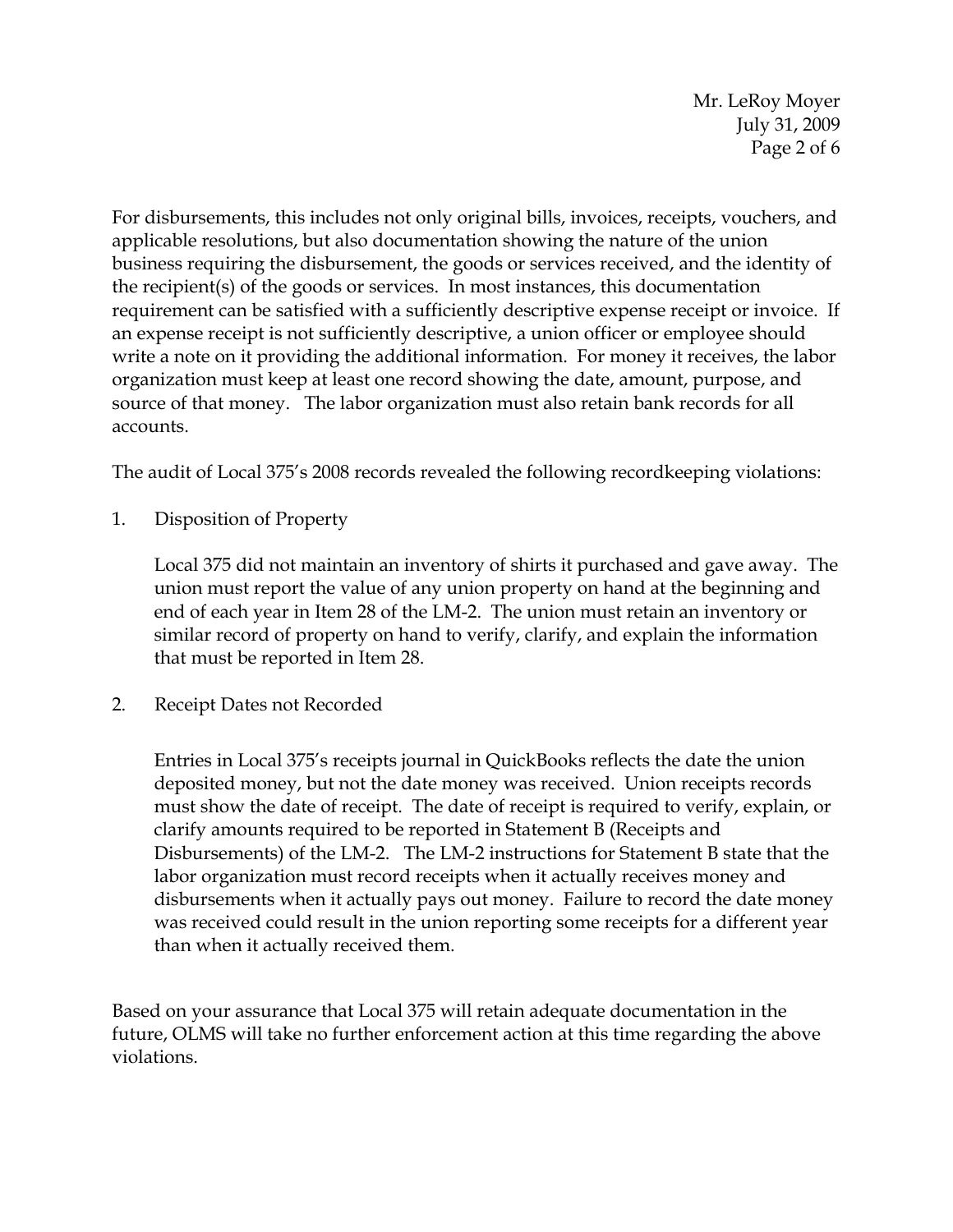Mr. LeRoy Moyer July 31, 2009 Page 3 of 6

## Reporting Violations

The audit disclosed a violation of LMRDA Section 201(b), which requires labor organizations to file annual financial reports accurately disclosing their financial condition and operations. The Labor Organization Annual Report Form LM-2 filed by Local 375 for fiscal year ending December 31, 2008, was deficient in the following areas:

1. Acquire/Dispose of Property

Item 15, (During the reporting period did your organization acquire or dispose of any assets in any manner other than by purchase or sale?) should have been answered, "Yes," because the union gave away union shirts and disposed of fixed assets (through means other than sale) totaling more than \$34,136 during the year. The union must identify the type and value of any property received or given away in the additional information section of the LM report along with the identity of the recipient(s) or donor(s) of such property. The union does not have to itemize every recipient of such giveaways by name. The union can describe the recipients by broad categories if appropriate such as "members" or "new retirees." In addition, the union must report the cost, book value, and trade-in allowance for assets that it traded in.

2. Disbursements to Officers and Employees (LM-2)

Local 375 did not include some reimbursements to officers and employees totaling at least \$6,227 in Schedule 11 (All Officers and Disbursements to Officers) and Schedule 12 (Disbursements to Employees). It appears that the local erroneously reported these payments in Schedules 15 through 19.

The union must report in Column F of Schedules 11 and 12 (Disbursements for Official Business) direct disbursements to officers and employees for reimbursement of expenses they incurred while conducting union business. In addition, the union must report in Column F of Schedules 11 and 12 indirect disbursements made to another party (such as a credit card company) for business expenses union personnel incur. However, the union must report in Schedules 15 through 19 indirect disbursements for business expenses union personnel incur for transportation by public carrier (such as an airline) and for temporary lodging expenses while traveling on union business. The union must report in Column G (Other Disbursements) of Schedules 11 and 12 any direct or indirect disbursements to union personnel for expenses not necessary for conducting union business.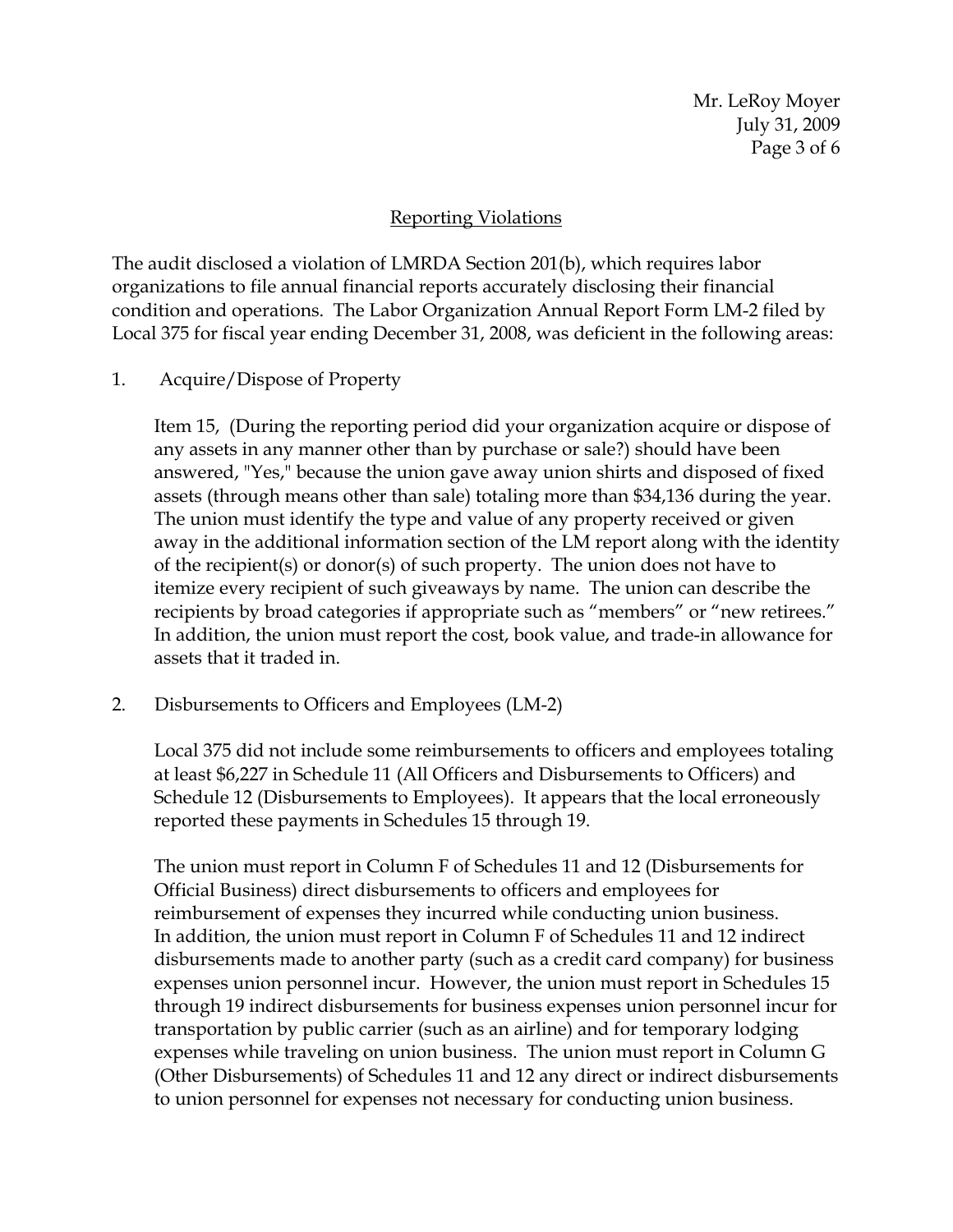Mr. LeRoy Moyer July 31, 2009 Page 4 of 6

### 3. Other Receipts

Local 375 did not correctly report receipts from the national union for reimbursement for per capita paid by the local to the North Carolina AFL-CIO. This amount appears to have been erroneously reported in Item 46, On Behalf of Affiliates for Transmittal to Them. The union must report in Schedule 14 receipts from all sources during the reporting period, other than those that must be reported elsewhere in Statement B, including funds received from a parent body. Further, the amount reported appears to be a major receipt (over \$5,000) and as such required that the local complete an Itemization Page with the full name, address, and description of the purpose of the receipt.

4. Union Administration

Local 375 did not correctly report a \$300 disbursement for entertainment for the union picnic. This amount appears to have been erroneously reported in Item 64, On Behalf of Individual Members. The union must report in Schedule 19, Union Administration, those disbursements to all entities and individuals during the reporting period associated with union administration, including disbursements relating to union membership meetings.

I am not requiring that Local 375 file an amended LM report for 2008 to correct the deficient items, but Local 375 has agreed to properly report the deficient items on all future reports it files with OLMS.

### **Other Issues**

# Use of Signature Stamp

During the audit, you advised that it is Local 375's practice for you and Secretary Treasurer Wayne Carelock to sign all union checks. You further advised that you have a signature stamp and Mr. Carelock has used it on one occasion to stamp your signature on union checks. Article VII of Local 375's bylaws requires that checks be signed by the president and treasurer. The two signature requirement is an effective internal control of union funds. Its purpose is to attest to the authenticity of a completed document already signed. However, the use of a signature stamp for the second signer does not attest to the authenticity of the completed check, and negates the purpose of the two